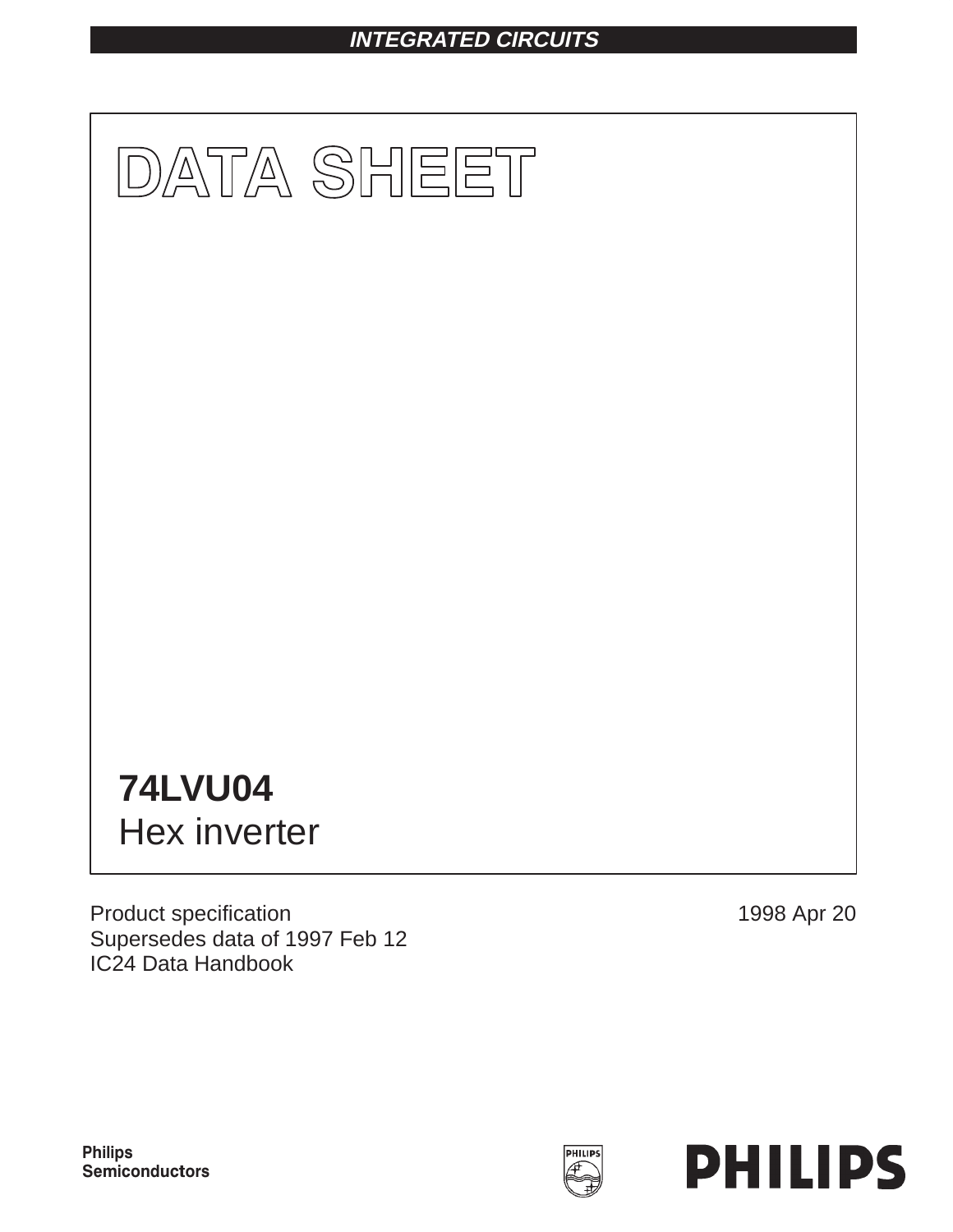### **FEATURES**

- Wide operating voltage: 1.0 to 5.5 V
- Optimized for Low Voltage applications: 1.0 to 3.6 V
- Accepts TTL input levels between  $V_{CC} = 2.7$  V and  $V_{CC} = 3.6$  V
- Typical  $V_{OLP}$  (output ground bounce) < 0.8 V at  $V_{CC} = 3.3$  V,  $T_{amb} = 25$ °C.
- Typical  $V_{OHV}$  (output  $V_{OH}$  undershoot) > 2 V at  $V_{CC}$  = 3.3 V,  $T_{amb} = 25^{\circ}C$ .
- Output capability: standard
- · I<sub>CC</sub> category: SSI

# **QUICK REFERENCE DATA**

GND = 0 V; T<sub>amb</sub> = 25°C;  $t_r = t_f \le 2.5$  ns

## **DESCRIPTION**

The 74LVU04 is a low-voltage, Si-gate CMOS device and is pin compatible with the 74HCU04.

The 74LVU04 is a general purpose hex inverter. Each of the six inverters is a single stage with unbuffered outputs.

| <b>SYMBOL</b><br><b>PARAMETER</b>                |            | <b>TYPICAL</b>                                         | <b>UNIT</b> |
|--------------------------------------------------|------------|--------------------------------------------------------|-------------|
| Propagation delay<br>$tpHL$ / $tpLH$<br>nA to nY |            |                                                        | ns          |
| Input capacitance                                |            | 3.5                                                    | рF          |
| Power dissipation capacitance per gate           | Notes 1, 2 | 18                                                     | рF          |
|                                                  |            | <b>CONDITIONS</b><br>$C_1 = 15$ pF;<br>$V_{C}$ = 3.3 V |             |

**NOTES:**

- 1. C<sub>PD</sub> is used to determine the dynamic power dissipation (P<sub>D</sub> in  $\mu$ W)  $P_D = C_{PD} \times V_{CC}^2 \times f_i + \sum (C_L \times V_{CC}^2 \times f_o)$  where:  $f_i$  = input frequency in MHz;  $C_L$  = output load capacitance in pF;  $f_0$  = output frequency in MHz; V<sub>CC</sub> = supply voltage in V;<br> $\sum$  (C<sub>L</sub> × V<sub>CC</sub><sup>2</sup> × f<sub>o</sub>) = sum of the outputs.
- 2. The condition is  $V_1$  = GND to  $V_{CC}$ .

### **ORDERING INFORMATION**

| <b>TEMPERATURE RANGE</b><br><b>PACKAGES</b> |                                     | <b>OUTSIDE NORTH AMERICA</b> | <b>NORTH AMERICA</b> | PKG. DWG. #          |
|---------------------------------------------|-------------------------------------|------------------------------|----------------------|----------------------|
| 14-Pin Plastic DIL                          | $-40^{\circ}$ C to $+125^{\circ}$ C | 74LVU04 N                    | 74LVU04 N            | SOT27-1              |
| 14-Pin Plastic SO                           | $-40^{\circ}$ C to $+125^{\circ}$ C | 74LVU04 D                    | 74LVU04 D            | SOT <sub>108-1</sub> |
| 14-Pin Plastic SSOP Type II                 | $-40^{\circ}$ C to $+125^{\circ}$ C | 74LVU04 DB                   | 74LVU04 DB           | SOT337-1             |
| 14-Pin Plastic TSSOP Type I                 | $-40^{\circ}$ C to $+125^{\circ}$ C | 74LVU04 PW                   | 74LVU04PW DH         | SOT402-1             |

## **PIN DESCRIPTION**

| <b>PIN NUMBER</b>  | <b>SYMBOL</b> | <b>NAME AND FUNCTION</b> |
|--------------------|---------------|--------------------------|
| 1, 3, 5, 9, 11, 13 | $1A - 6A$     | Data inputs              |
| 2, 4, 6, 8, 10, 12 | $1Y - 6Y$     | Data outputs             |
|                    | <b>GND</b>    | Ground (0 V)             |
| 14                 | $V_{\rm CC}$  | Positive supply voltage  |

## **FUNCTION TABLE**

| <b>INPUTS</b> | <b>OUTPUTS</b> |
|---------------|----------------|
| nA            | nY             |
|               |                |
|               |                |

**NOTES:**

H = HIGH voltage level L = LOW voltage level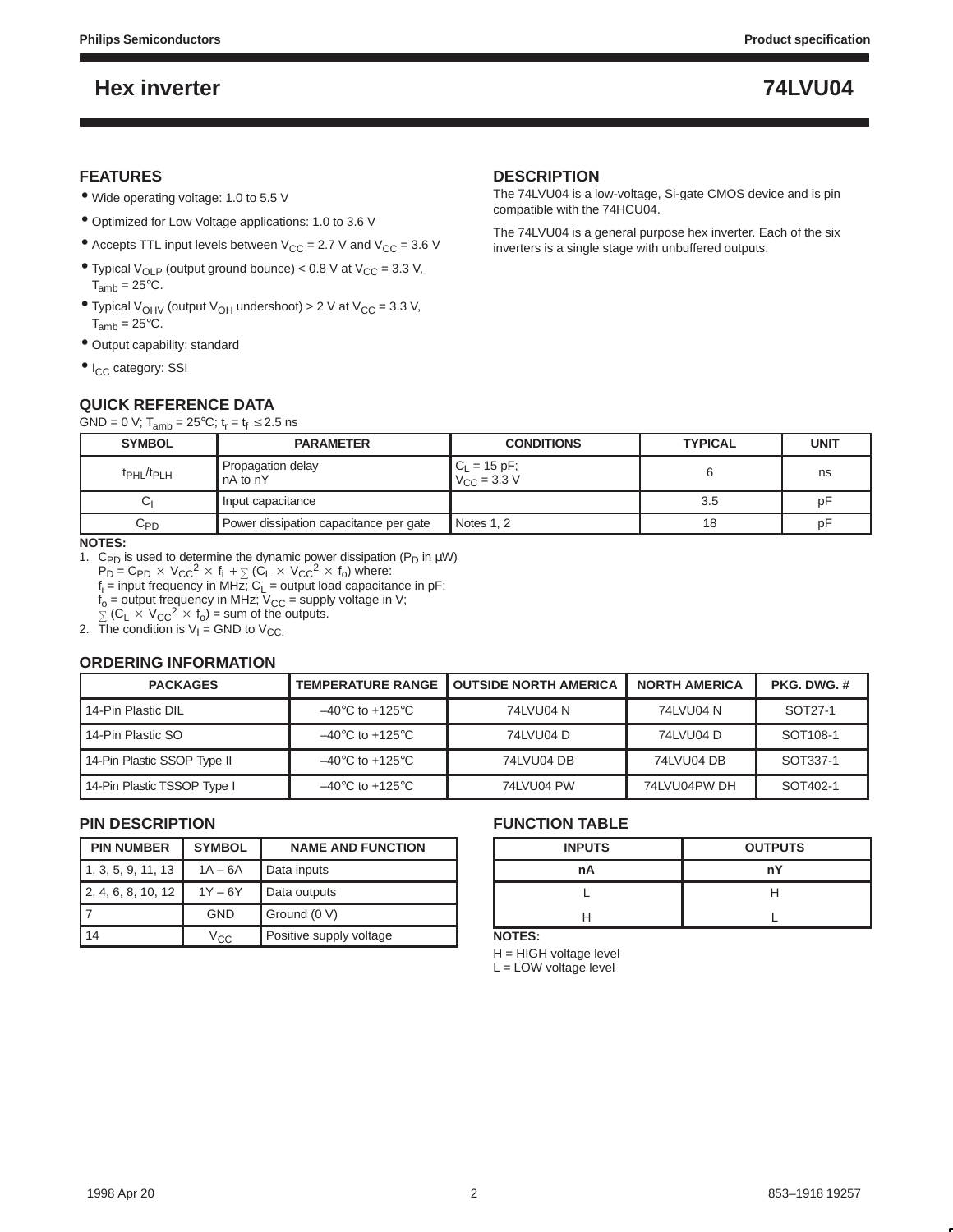## **PIN CONFIGURATION**



## **LOGIC SYMBOL (IEEE/IEC)**



# **RECOMMENDED OPERATING CONDITIONS**

| <b>SYMBOL</b> | <b>PARAMETER</b>                                | <b>CONDITIONS</b>                                                                                                      | <b>MIN</b>     | TYP.        | <b>MAX</b>              | <b>UNIT</b> |
|---------------|-------------------------------------------------|------------------------------------------------------------------------------------------------------------------------|----------------|-------------|-------------------------|-------------|
| $V_{\rm CC}$  | DC supply voltage                               | See Note1                                                                                                              | 1.0            | 3.3         | 5.5                     |             |
| $V_{1}$       | Input voltage                                   |                                                                                                                        |                |             | $V_{\rm CC}$            |             |
| $V_{\rm O}$   | Output voltage                                  |                                                                                                                        | 0              |             | $V_{\rm CC}$            |             |
| $T_{amb}$     | Operating ambient temperature range in free air | See DC and AC<br>characteristics                                                                                       | $-40$<br>$-40$ |             | $+85$<br>$+125$         | $^{\circ}C$ |
| $t_r, t_f$    | Input rise and fall times                       | $V_{\text{CC}}$ = 1.0V to 2.0V<br>$V_{CC} = 2.0V$ to 2.7V<br>$V_{\text{CC}} = 2.7V$ to 3.6V<br>$V_{CC} = 3.6V$ to 5.5V |                | -<br>-<br>- | 500<br>200<br>100<br>50 | ns/V        |

**NOTE:**

1. The LV is guaranteed to function down to  $V_{CC} = 1.0V$  (input levels GND or  $V_{CC}$ ); DC characteristics are guaranteed from  $V_{CC} = 1.2V$  to  $V_{CC} = 5.5V$ .

## **LOGIC SYMBOL**



# **SCHEMATIC DIAGRAM (ONE INVERTER)**

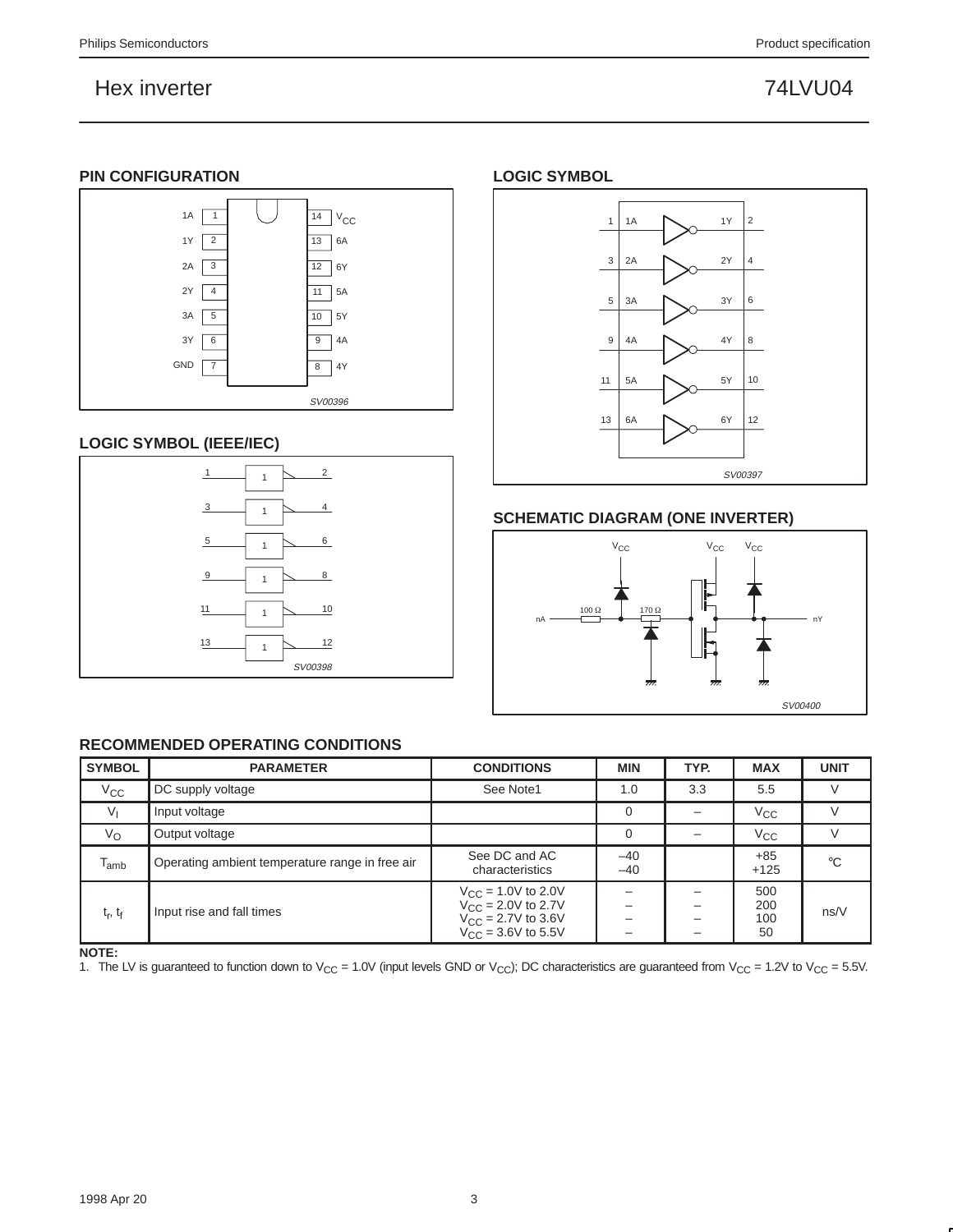## **ABSOLUTE MAXIMUM RATINGS1, 2**

In accordance with the Absolute Maximum Rating System (IEC 134). Voltages are referenced to GND (ground = 0V).

| <b>SYMBOL</b>                          | <b>PARAMETER</b>                                                                                                            | <b>CONDITIONS</b>                                                                                                                                                                    | <b>RATING</b>     | <b>UNIT</b>    |
|----------------------------------------|-----------------------------------------------------------------------------------------------------------------------------|--------------------------------------------------------------------------------------------------------------------------------------------------------------------------------------|-------------------|----------------|
| $V_{\rm CC}$                           | DC supply voltage                                                                                                           |                                                                                                                                                                                      | $-0.5$ to $+7.0$  | V              |
| $\pm I_{\rm IK}$                       | DC input diode current                                                                                                      | $V_1$ < -0.5 or $V_1$ > $V_{CC}$ + 0.5V                                                                                                                                              | 20                | m <sub>A</sub> |
| $\pm I_{\rm OK}$                       | DC output diode current                                                                                                     | $V_O < -0.5$ or $V_O > V_{CC} + 0.5V$                                                                                                                                                | 50                | m <sub>A</sub> |
| $\pm I_{\rm O}$                        | DC output source or sink current<br>$-0.5V < VO < VCC + 0.5V$<br>- standard outputs                                         |                                                                                                                                                                                      | 25                | mA             |
| $\pm I_{GND}$<br>$\pm$ I <sub>CC</sub> | DC $V_{CC}$ or GND current for types with<br>- standard outputs                                                             |                                                                                                                                                                                      | 50                | mA             |
| $T_{\text{stg}}$                       | Storage temperature range                                                                                                   |                                                                                                                                                                                      | $-65$ to $+150$   | $^{\circ}$ C   |
| <b>P</b> TOT                           | Power dissipation per package<br>$-$ plastic DIL<br>- plastic mini-pack (SO)<br>- plastic shrink mini-pack (SSOP and TSSOP) | for temperature range: $-40$ to $+125^{\circ}$ C<br>above +70°C derate linearly with 12 mW/K<br>above +70°C derate linearly with 8 mW/K<br>above +60°C derate linearly with 5.5 mW/K | 750<br>500<br>400 | mW             |

**NOTE:**

1. Stresses beyond those listed may cause permanent damage to the device. These are stress ratings only and functional operation of the device at these or any other conditions beyond those indicated under "recommended operating conditions" is not implied. Exposure to absolute-maximum-rated conditions for extended periods may affect device reliability.

2. The input and output voltage ratings may be exceeded if the input and output current ratings are observed.

### **DC ELECTRICAL CHARACTERISTICS**

Over recommended operating conditions. Voltages are referenced to GND (ground = 0V).

|                     |                                            |                                                                                                         | <b>LIMITS</b>                                        |                  |                |                |                                                       |             |
|---------------------|--------------------------------------------|---------------------------------------------------------------------------------------------------------|------------------------------------------------------|------------------|----------------|----------------|-------------------------------------------------------|-------------|
| <b>SYMBOL</b>       | <b>PARAMETER</b><br><b>TEST CONDITIONS</b> |                                                                                                         | -40 $\mathrm{^{\circ}C}$ to +85 $\mathrm{^{\circ}C}$ |                  |                |                | -40 $\mathrm{^{\circ}C}$ to +125 $\mathrm{^{\circ}C}$ | <b>UNIT</b> |
|                     |                                            |                                                                                                         | <b>MIN</b>                                           | TYP <sup>1</sup> | <b>MAX</b>     | <b>MIN</b>     | <b>MAX</b>                                            |             |
|                     |                                            | $V_{\text{CC}} = 1.2V$                                                                                  | 1.0                                                  |                  |                | 1.0            |                                                       |             |
| $V_{IH}$            | <b>HIGH level Input</b>                    | $V_{\text{CC}} = 2.0V$                                                                                  | 1.6                                                  |                  |                | 1.6            |                                                       | $\vee$      |
|                     | voltage                                    | $V_{\text{CC}} = 2.7$ to 3.6V                                                                           | 2.4                                                  |                  |                | 2.4            |                                                       |             |
|                     |                                            | $V_{\text{CC}} = 4.5$ to 5.5V                                                                           | $0.8 * V_{C}C$                                       |                  |                | $0.8 * V_{CC}$ |                                                       |             |
|                     |                                            | $V_{CC} = 1.2V$                                                                                         |                                                      |                  | 0.2            |                | 0.2                                                   |             |
|                     | <b>LOW level Input</b>                     | $V_{\text{CC}} = 2.0V$                                                                                  |                                                      |                  | 0.4            |                | 0.4                                                   | $\vee$      |
| $V_{IL}$<br>voltage |                                            | $V_{CC}$ = 2.7 to 3.6V                                                                                  |                                                      |                  | 0.5            |                | 0.5                                                   |             |
|                     |                                            | $V_{CC} = 4.5$ to 5.5                                                                                   |                                                      |                  | $0.2 * V_{CC}$ |                | $0.2 * V_{CC}$                                        |             |
|                     |                                            | $V_{CC} = 1.2V$ ; $V_I = V_{IH}$ or $V_{IL}$ ; $-I_O = 100 \mu A$                                       |                                                      | 1.2              |                |                |                                                       |             |
|                     |                                            | $V_{\text{CC}} = 2.0 V$ ; $V_{\text{I}} = V_{\text{IH}}$ or $V_{\text{II}} = -I_{\text{O}} = 100 \mu A$ | 1.8                                                  | 2.0              |                | 1.8            |                                                       |             |
| $V_{OH}$            | <b>HIGH</b> level output<br>voltage        | $V_{CC} = 2.7V$ ; $V_I = V_{IH}$ or $V_{IL}$ ; $-I_O = 100 \mu A$                                       | 2.5                                                  | 2.7              |                | 2.5            |                                                       | $\vee$      |
|                     |                                            | $V_{CC}$ = 3.0V; $V_1 = V_{IH}$ or $V_{IL}$ -l <sub>O</sub> = 100µA                                     | 2.8                                                  | 3.0              |                | 2.8            |                                                       |             |
|                     |                                            | $V_{CC} = 4.5V; V_1 = V_{IH}$ or $V_{IL}$ ; $-I_0 = 100 \mu A$                                          | 4.3                                                  | 4.5              |                | 4.3            |                                                       |             |
| VOH                 | HIGH level output                          | $V_{CC}$ = 3.0V;V <sub>I</sub> = V <sub>IH</sub> or V <sub>IL:</sub> -I <sub>O</sub> = 6mA              | 2.40                                                 | 2.82             |                | 2.20           |                                                       | $\vee$      |
|                     | voltage                                    | $V_{CC} = 4.5V; V_I = V_{IH}$ or $V_{ILi}$ -l <sub>O</sub> = 12mA                                       | 3.60                                                 | 4.20             |                | 3.50           |                                                       |             |
|                     |                                            | $V_{CC}$ = 1.2V; $V_1 = V_{IH}$ or $V_{IL}$ $I_Q$ = 100µA                                               |                                                      | $\Omega$         |                |                |                                                       |             |
|                     |                                            | $V_{CC} = 2.0V$ ; $V_1 = V_{1H}$ or $V_{1I} \cdot I_{0} = 100 \mu A$                                    |                                                      | $\Omega$         | 0.2            |                | 0.2                                                   |             |
| $V_{OL}$            | LOW level output<br>voltage                | $V_{CC}$ = 2.7V; $V_1 = V_{IH}$ or $V_{IL}$ $I_Q$ = 100µA                                               |                                                      | $\Omega$         | 0.2            |                | 0.2                                                   | $\vee$      |
|                     |                                            | $V_{CC}$ = 3.0V;V <sub>I</sub> = V <sub>IH</sub> or V <sub>IL:</sub> I <sub>O</sub> = 100µA             |                                                      | $\Omega$         | 0.2            |                | 0.2                                                   |             |
|                     |                                            | $V_{\text{CC}} = 4.5V; V_{\text{I}} = V_{\text{IH}}$ or $V_{\text{II}} \cdot I_{\text{O}} = 100 \mu A$  |                                                      | $\mathbf 0$      | 0.2            |                | 0.2                                                   |             |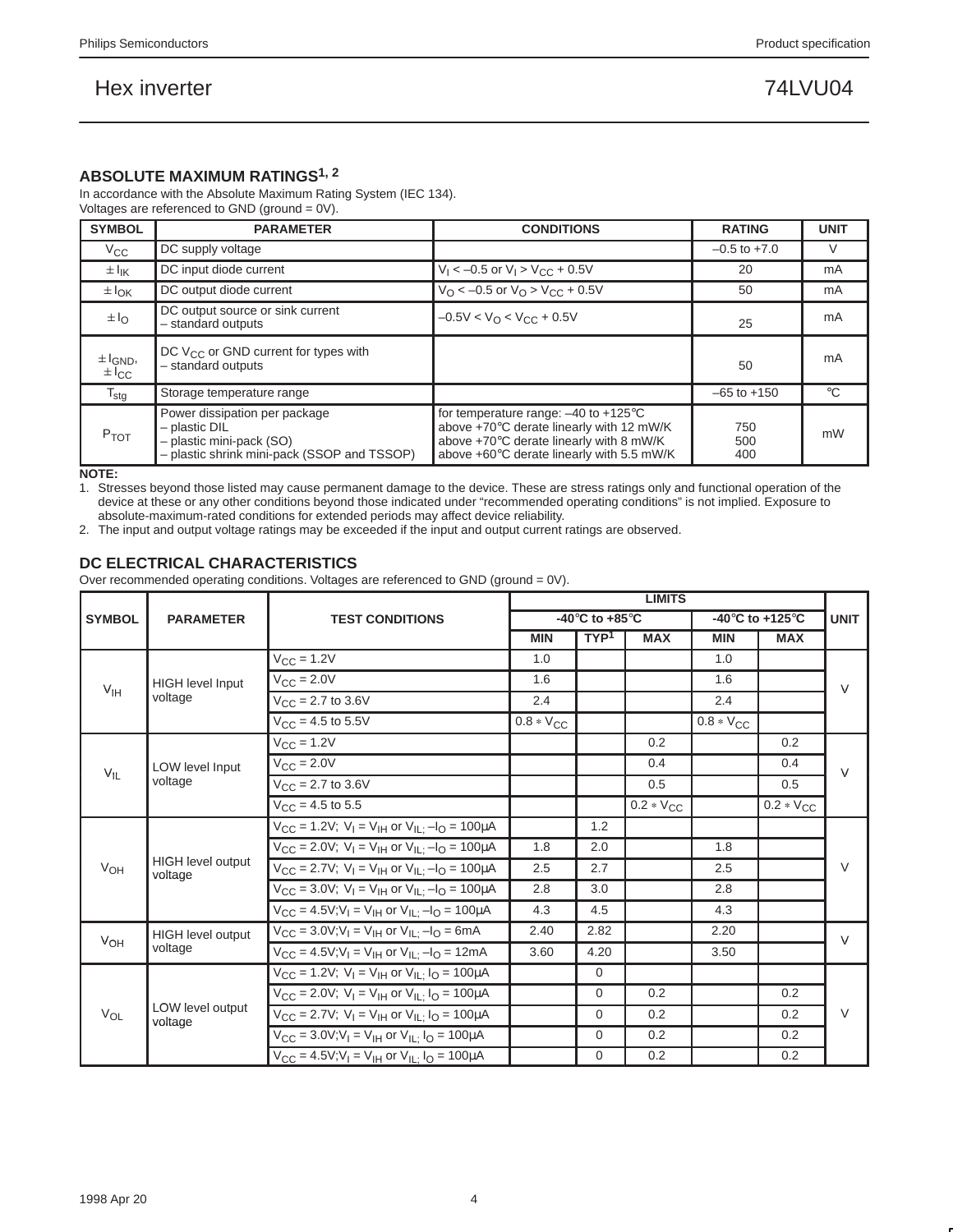## **DC ELECTRICAL CHARACTERISTICS** (Continued)

|                 |                                                        |                                                                                                      |                                      |                  | <b>LIMITS</b> |                                       |             |    |
|-----------------|--------------------------------------------------------|------------------------------------------------------------------------------------------------------|--------------------------------------|------------------|---------------|---------------------------------------|-------------|----|
| <b>SYMBOL</b>   | <b>PARAMETER</b>                                       | <b>TEST CONDITIONS</b>                                                                               | -40 $^{\circ}$ C to +85 $^{\circ}$ C |                  |               | -40 $^{\circ}$ C to +125 $^{\circ}$ C | <b>UNIT</b> |    |
|                 |                                                        |                                                                                                      | <b>MIN</b>                           | TYP <sup>1</sup> | <b>MAX</b>    | <b>MIN</b>                            | <b>MAX</b>  |    |
| VOL             | LOW level output                                       | $V_{\text{CC}} = 3.0 V, V_{\text{I}} = V_{\text{IH}}$ or $V_{\text{I}} = V_{\text{O}} = 6 \text{mA}$ |                                      | 0.25             | 0.40          |                                       | 0.50        | V  |
| voltage         | $V_{CC} = 4.5V; V_I = V_{IH}$ or $V_{IL}$ $I_O = 12mA$ |                                                                                                      | 0.35                                 | 0.55             |               | 0.65                                  |             |    |
| 围               | Input leakage current                                  | $V_{CC}$ = 5.5V; $V_1$ = $V_{CC}$ or GND                                                             |                                      |                  | 1.0           |                                       | 1.0         | μA |
| $_{\rm{lcc}}$   | Quiescent supply<br>current                            | $V_{CC} = 5.5V$ ; $V_1 = V_{CC}$ or GND; $I_0 = 0$                                                   |                                      |                  | 20.0          |                                       | 40.0        | μA |
| $\Delta I_{CC}$ | Additional quiescent<br>supply current per input       | $V_{\text{CC}}$ = 2.7V to 3.6V; V <sub>1</sub> = V <sub>CC</sub> -0.6V                               |                                      |                  | 500           |                                       | 850         | μA |

**NOTE:**

1. All typical values are measured at  $T_{amb} = 25^{\circ}$ C.

### **AC CHARACTERISTICS**

 $GND = 0V$ ;  $t_r = t_f = 2.5$ ns; C<sub>L</sub> = 50pF; R<sub>L</sub> = 500Ω

|                                                       |          | <b>CONDITION</b> |             | <b>LIMITS</b>             |                  |            |                            |            |             |
|-------------------------------------------------------|----------|------------------|-------------|---------------------------|------------------|------------|----------------------------|------------|-------------|
| <b>SYMBOL</b><br><b>PARAMETER</b>                     |          | <b>WAVEFORM</b>  |             | $-40$ to +85 $^{\circ}$ C |                  |            | $-40$ to +125 $^{\circ}$ C |            | <b>UNIT</b> |
|                                                       |          |                  | $V_{CC}(V)$ | <b>MIN</b>                | TYP <sup>1</sup> | <b>MAX</b> | <b>MIN</b>                 | <b>MAX</b> |             |
| Propagation delay<br>t <sub>PHL/PLH</sub><br>nA to nY |          |                  | 1.2         |                           | 35               |            |                            |            |             |
|                                                       |          |                  | 2.0         |                           | 12               | 14         |                            | 17         |             |
|                                                       | Figure 1 | 2.7              |             | 9                         | 10               |            | 13                         | ns         |             |
|                                                       |          |                  | 3.0 to 3.6  |                           | $7^2$            | 8          |                            | 10         |             |
|                                                       |          |                  | 4.5 to 5.5  |                           |                  |            |                            | 9          |             |

### **NOTES:**

1. Unless otherwise stated, all typical values are measured at  $T_{amb} = 25^{\circ}C$ 

2. Typical values are measured at  $V_{CC} = 3.3$  V.

# **AC WAVEFORMS**

 $V_M$  = 1.5 V at  $V_{CC} \ge 2.7$  V and  $\le 3.6$  V

 $V_{\mathsf{M}}$  = 0.5  $\times$  V<sub>CC</sub> at V<sub>CC</sub> < 2.7 V and ≥ 4.5 V

 $V_{OL}$  and  $V_{OH}$  are the typical output voltage drop that occur with the output load.



**Figure 1. Input (nA) to output (nY) propagation delays and output transition times.**

## **TYPICAL TRANSFER CHARACTERISTICS**



**Figure 2.**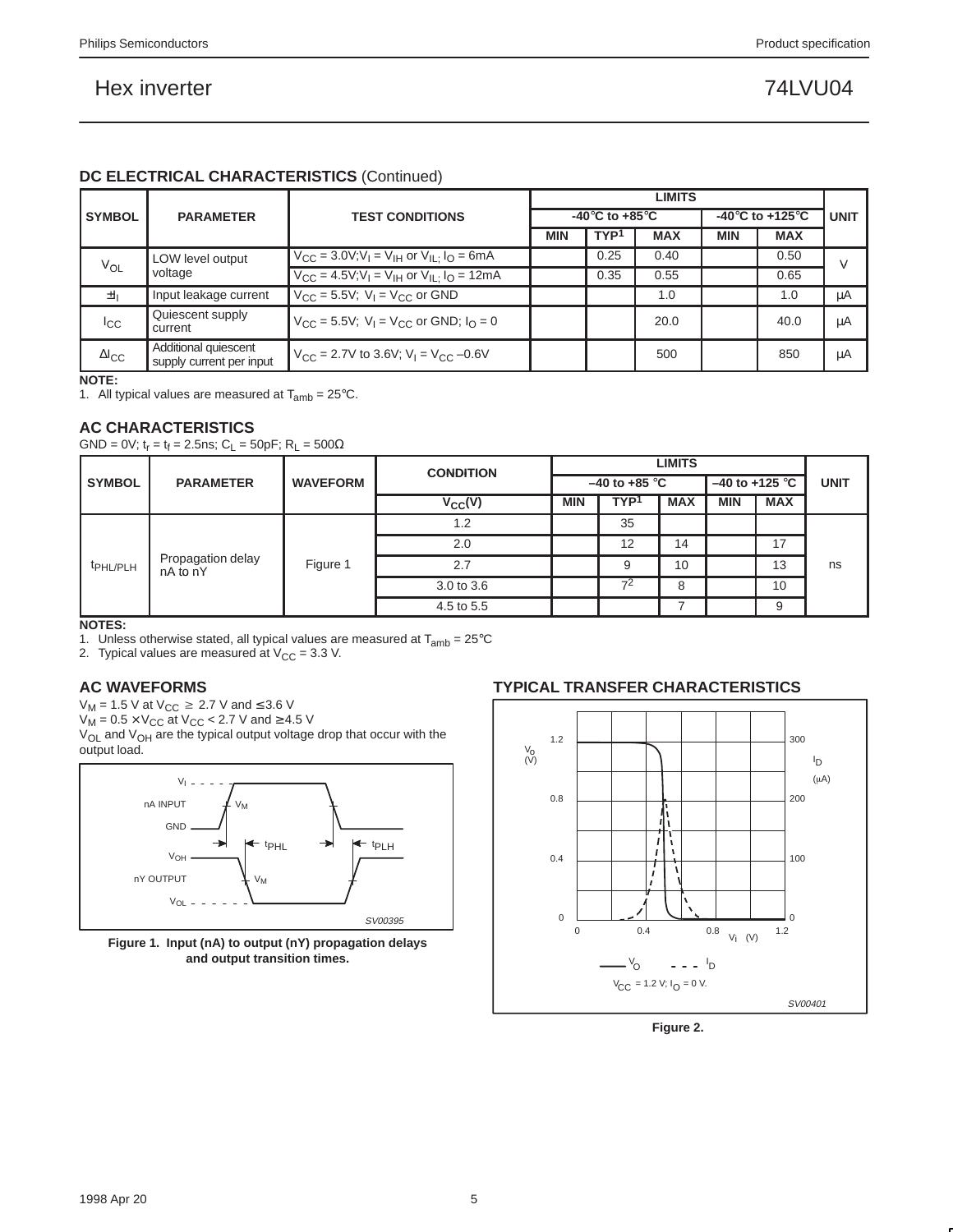

# **TYPICAL TRANSFER CHARACTERISTICS (Continued)**





**Figure 4.** 



**Figure 5. Test set-up for measuring forward transconductance**  $g_{fs}$  = di<sub>O</sub>/dv<sub>i</sub> at v<sub>O</sub> is constant (see also graph Figure 6).



**Figure 6. Typical forward transconductance**  $g_{fs}$  as a function of the supply voltage  $V_{CC}$  at  $T_{amb} = 25^{\circ}$ C.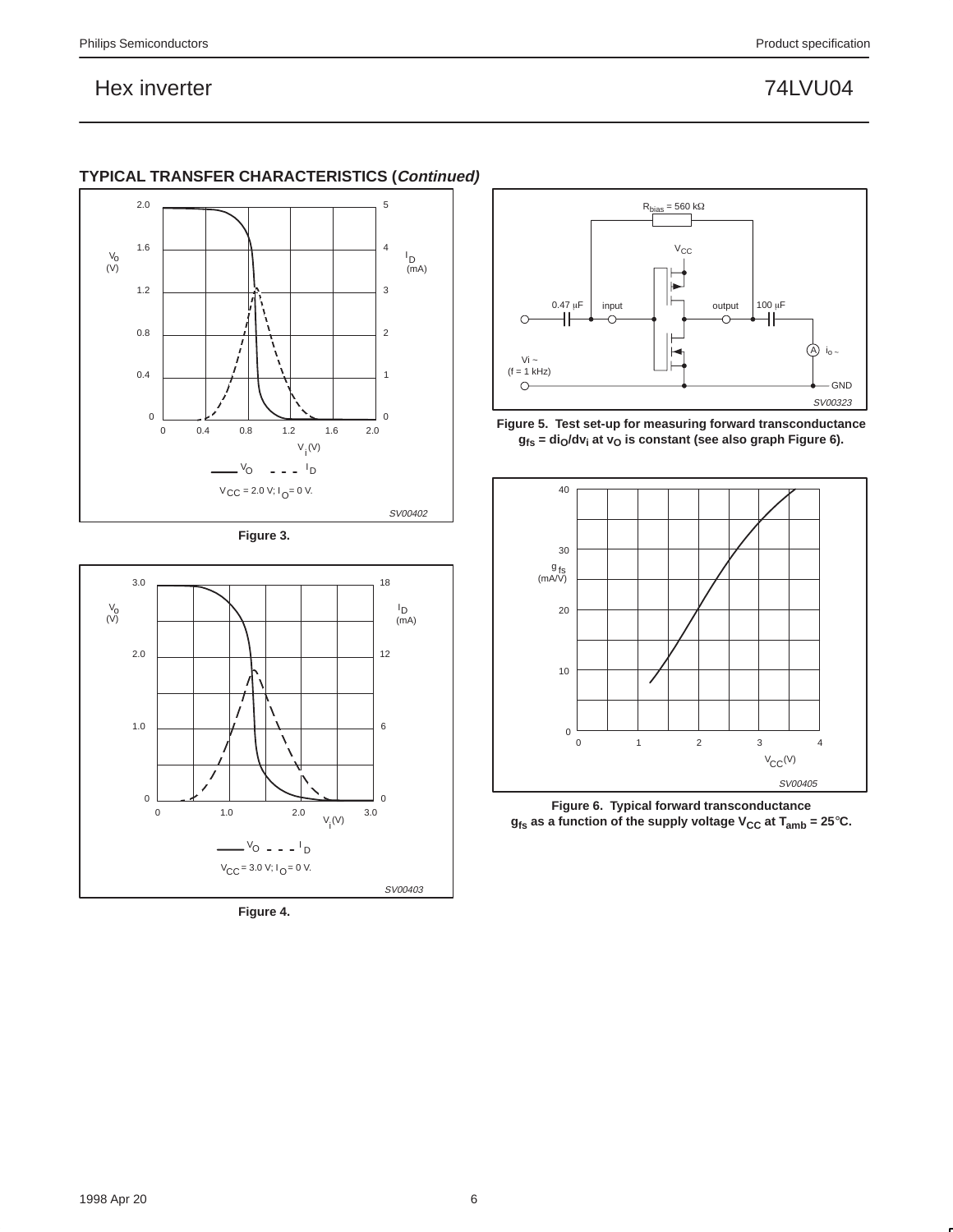### **APPLICATION INFORMATION**

- Some applications for the 74LVU04 are:
- Linear amplifier (see Figure 7)
- In crystal oscillator designs (see Figure 8)
- Astable multivibrator (see Figure 9)



**Figure 7. LVU04 used as a linear amplifier.**

### **EXTERNAL COMPONENTS FOR RESONATOR (f < 1 mHz)**

| <b>FREQUENCY</b><br>(kHz) | $R_1(M\Omega)$ | $R_2$ (K $\Omega$ ) | $C_1$ (pF) | $C_2(pF)$ |
|---------------------------|----------------|---------------------|------------|-----------|
| 1015.9                    | 2.2            | 220                 | 56         | 20        |
| 16.24.9                   | 2.2            | 220                 | 56         | 10        |
| 25  54.9                  | 2.2            | 100                 | 56         | 10        |
| 55129.9                   | 2.2            | 100                 | 47         | 5         |
| 130199.9                  | 2.2            | 47                  | 47         | 5         |
| 200  349.9                | 2.2            | 47                  | 47         | 5         |
| 350.600                   | 2.2            | 47                  | 47         | 5         |

### **WHERE:**

All values given are typical and must be used as an initial set-up.



**Figure 8. Crystal oscillator configuration.**

### **OPTIMUM VALUE FOR R2**

| <b>FREQUENCY</b><br>(MHz) | $R_{2}$<br>$(k\Omega)$ | Optimum                                                                  |  |  |  |
|---------------------------|------------------------|--------------------------------------------------------------------------|--|--|--|
| 3                         | 2.0<br>8.0             | Minimum required $I_{CC}$<br>Minimum influence due to change in $V_{CC}$ |  |  |  |
| 6                         | 1.0<br>4.7             | Minimum I <sub>CC</sub><br>Minimum influence by V <sub>CC</sub>          |  |  |  |
| 10                        | 0.5<br>2.0             | Minimum $I_{CC}$<br>Minimum influence by V <sub>CC</sub>                 |  |  |  |
| 14                        | 0.5<br>1.0             | Minimum I <sub>CC</sub><br>Minimum influence by $V_{CC}$                 |  |  |  |
| >14                       |                        | Replace $R_2$ by $C_3$ with a typical value of 35 pF                     |  |  |  |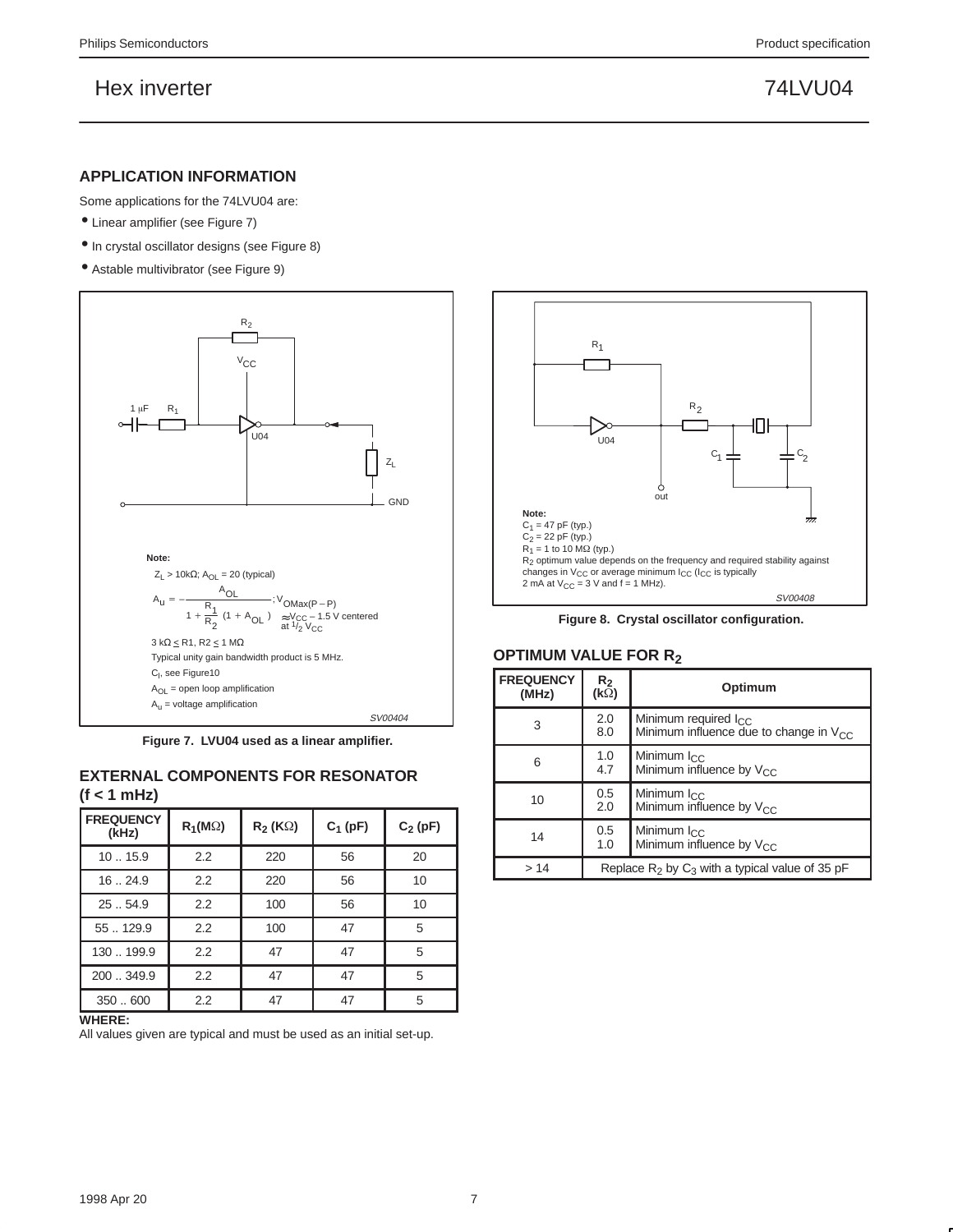

**Figure 9. LVU04 used as an astable multivibrator.**



**Figure 10. Typical input capacitance as function of input voltage.**

**Note for Application Information**

All values given are typical unless otherwise specified.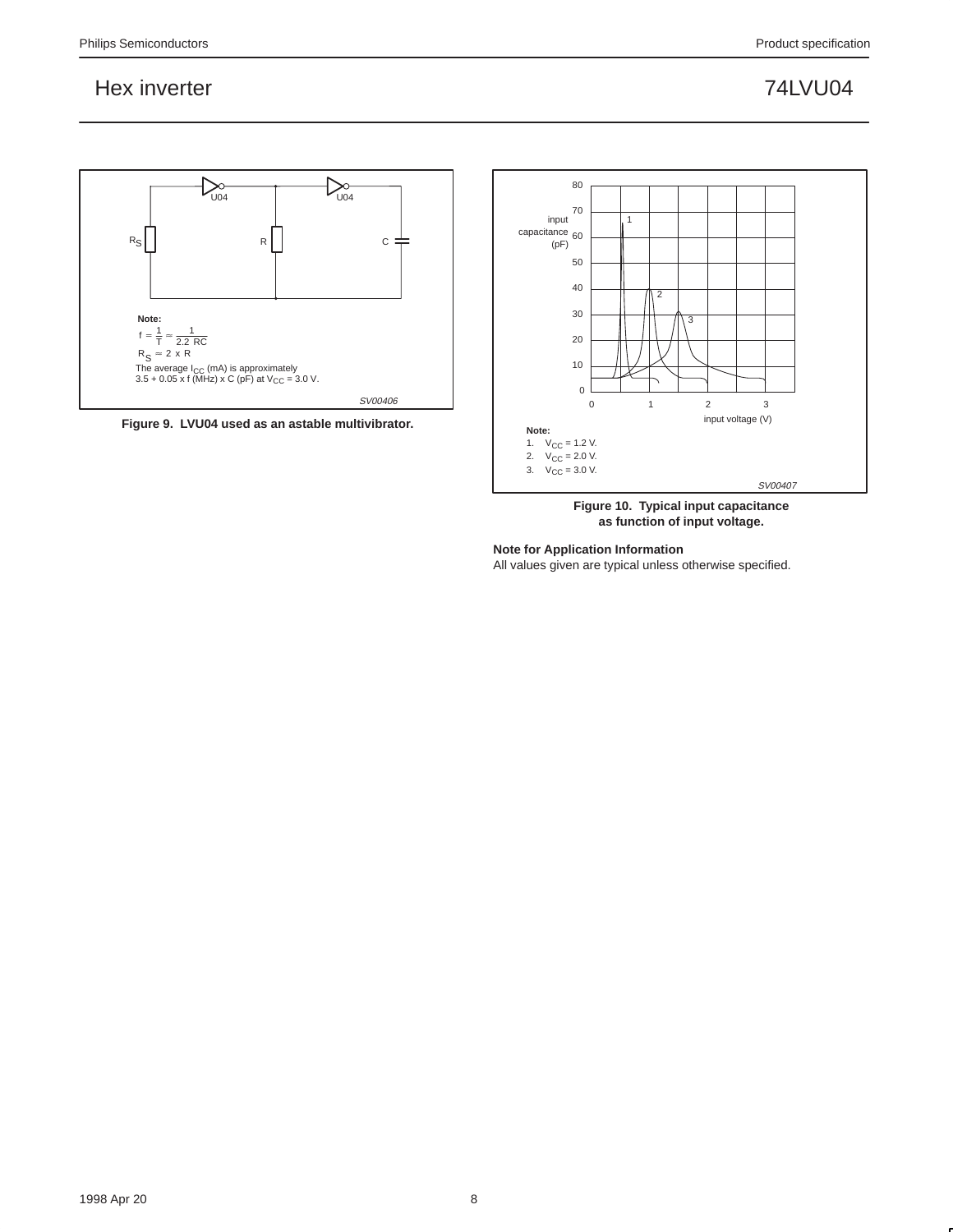**DIP14: plastic dual in-line package; 14 leads (300 mil) SOT27-1**





1. Plastic or metal protrusions of 0.25 mm maximum per side are not included.

 $0.044$ 

 $0.015$ 

 $0.009$ 

| <b>OUTLINE</b> |            | <b>REFERENCES</b> | <b>EUROPEAN</b> | <b>ISSUE DATE</b> |                   |                                   |
|----------------|------------|-------------------|-----------------|-------------------|-------------------|-----------------------------------|
| <b>VERSION</b> | <b>IEC</b> | <b>JEDEC</b>      | <b>EIAJ</b>     |                   | <b>PROJECTION</b> |                                   |
| SOT27-1        | 050G04     | <b>MO-001AA</b>   |                 |                   | ⊕                 | $-92 - 11 - 17$<br>$95 - 03 - 11$ |

 $0.24$ 

 $0.12$ 

 $0.31$ 

 $0.33$ 

0.73



г

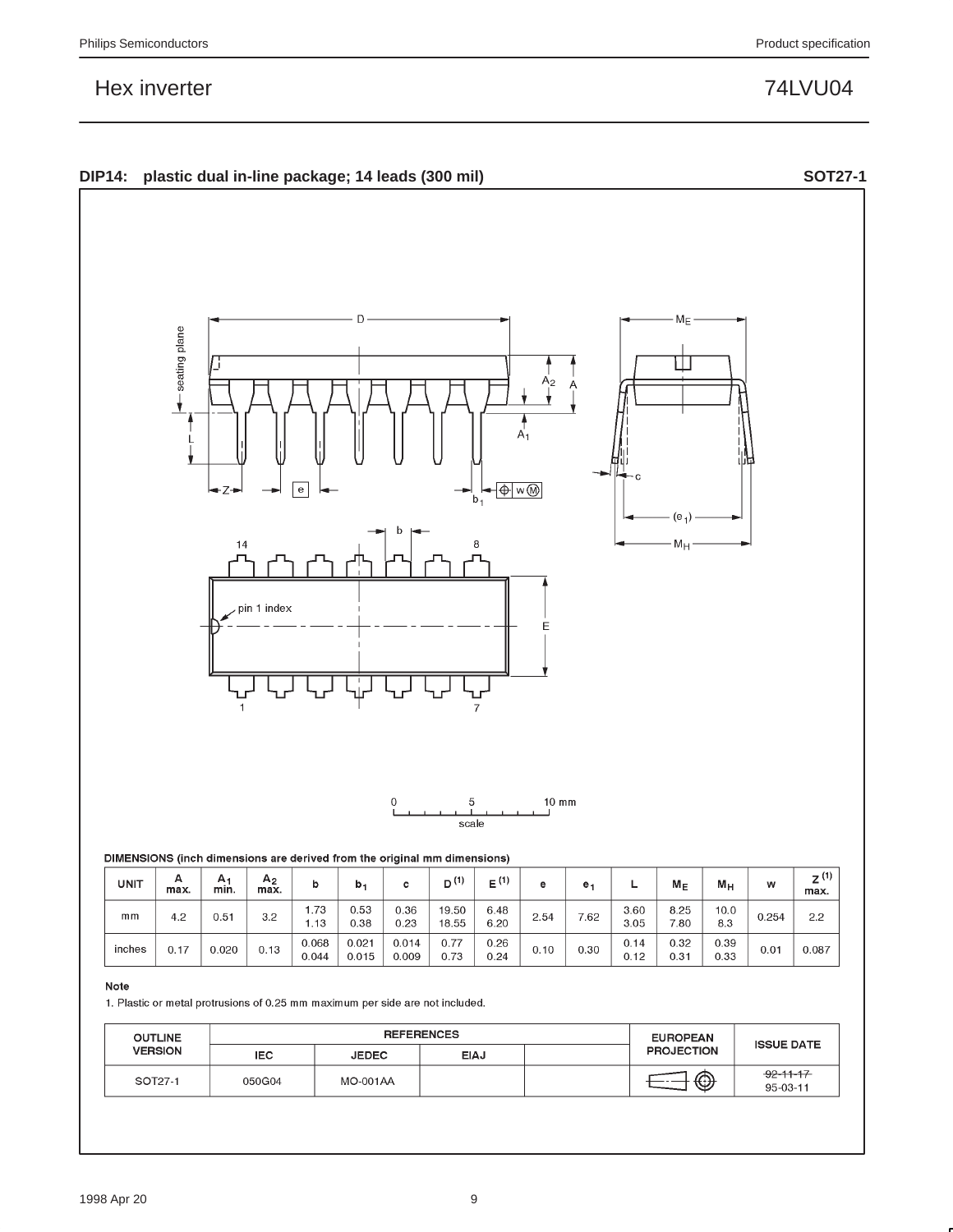

| <b>OUTLINE</b> | <b>REFERENCES</b> |                 |      |  | <b>EUROPEAN</b>   | <b>ISSUE DATE</b>          |
|----------------|-------------------|-----------------|------|--|-------------------|----------------------------|
| <b>VERSION</b> | <b>IEC</b>        | <b>JEDEC</b>    | EIAJ |  | <b>PROJECTION</b> |                            |
| SOT108-1       | 076E06S           | <b>MS-012AB</b> |      |  | ⊕                 | $91 - 08 - 13$<br>95-01-23 |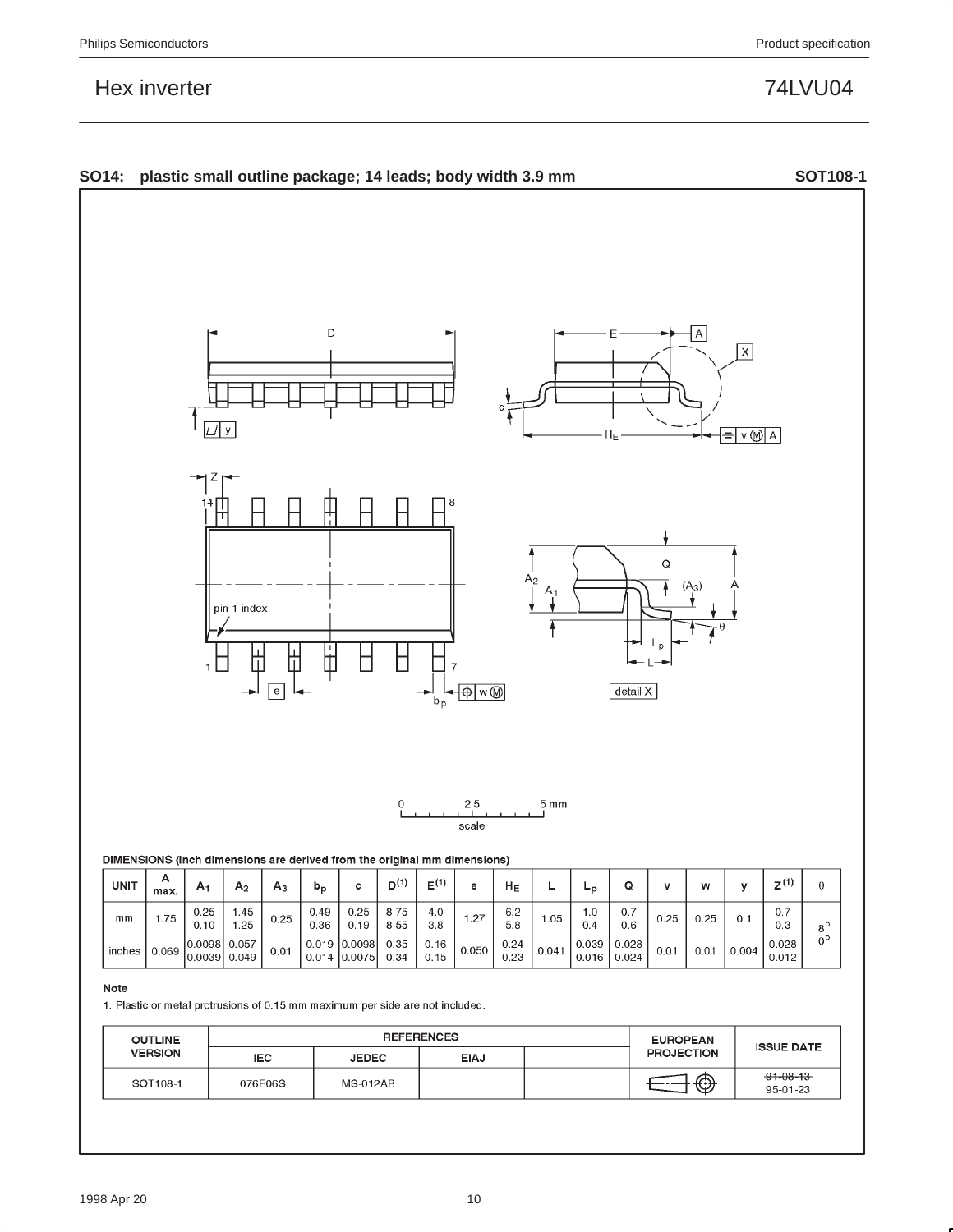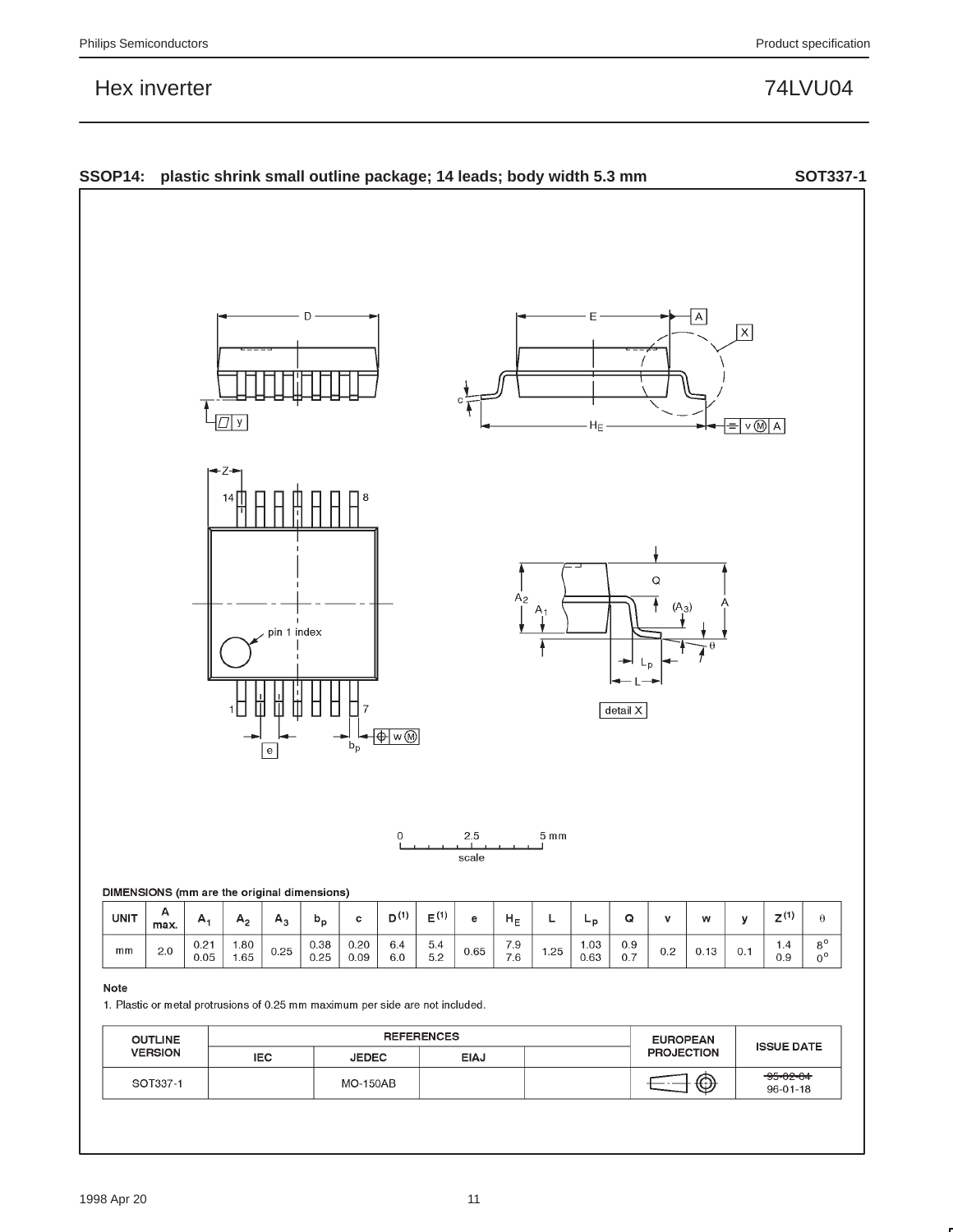

| <b>OUTLINE</b> | <b>REFERENCES</b> |              |             |  | <b>EUROPEAN</b>   | <b>ISSUE DATE</b>           |
|----------------|-------------------|--------------|-------------|--|-------------------|-----------------------------|
| <b>VERSION</b> | <b>IEC</b>        | <b>JEDEC</b> | <b>EIAJ</b> |  | <b>PROJECTION</b> |                             |
| SOT402-1       |                   | MO-153       |             |  | $\bigcirc$        | $-94 - 07 - 12$<br>95-04-04 |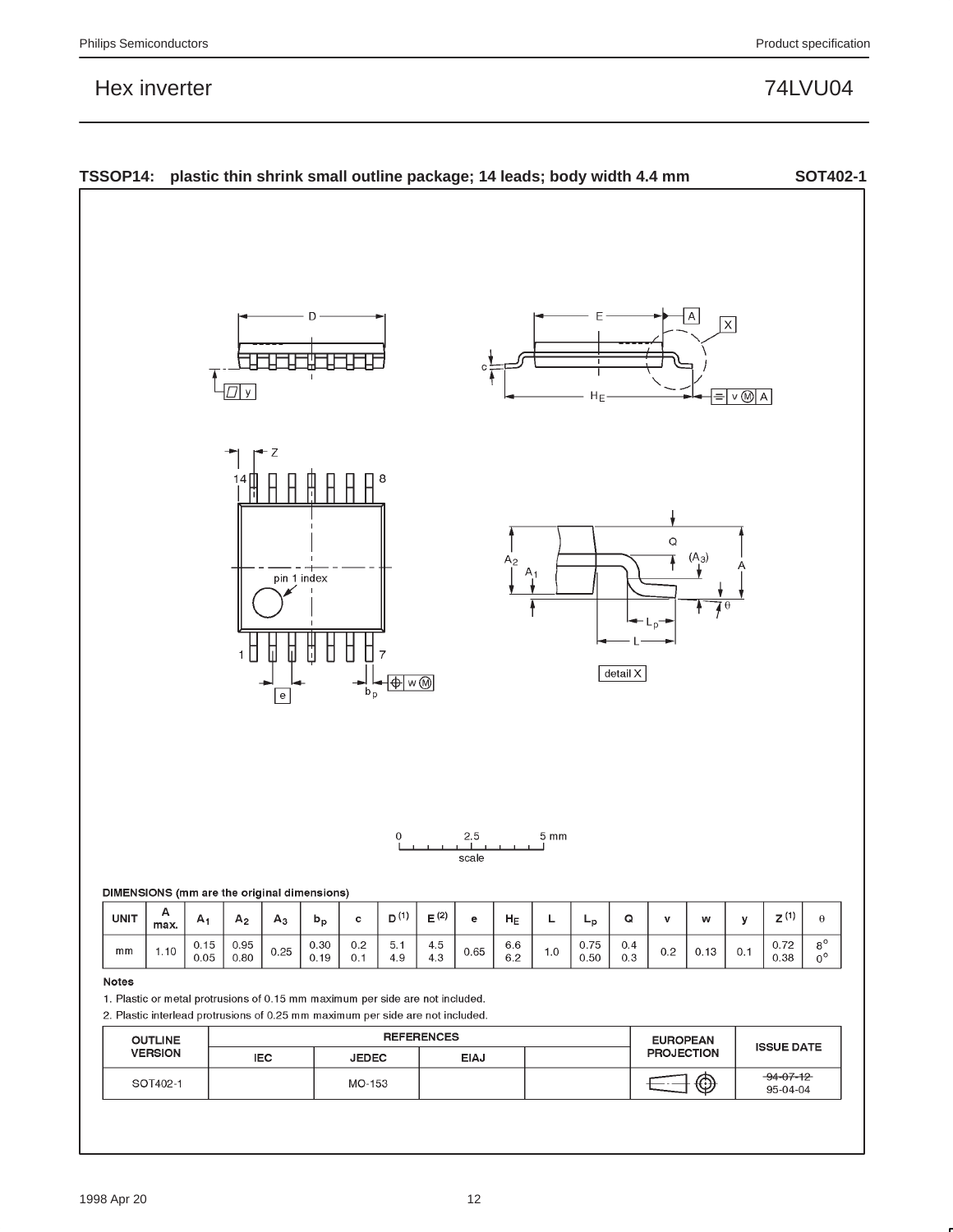**NOTES**